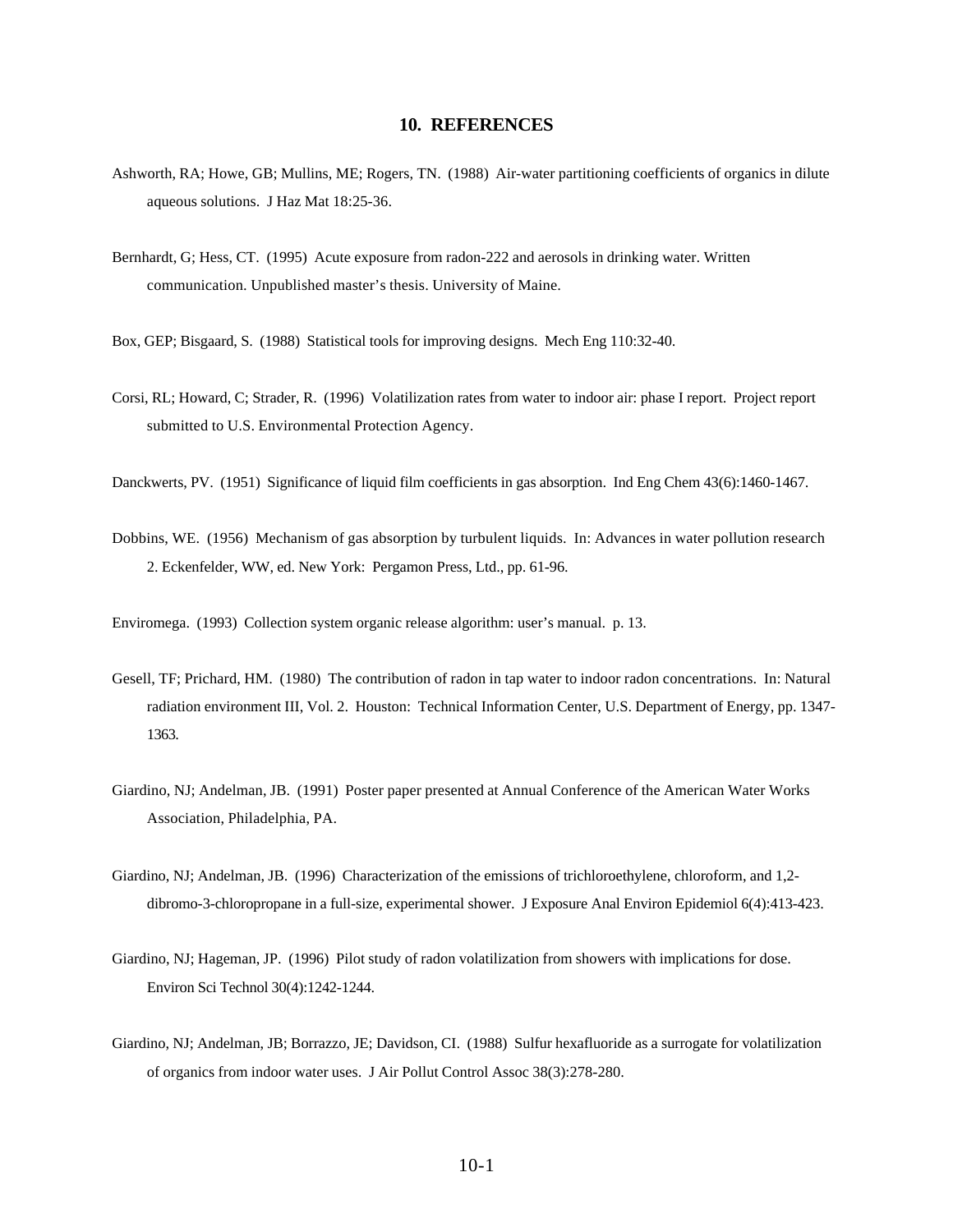- Giardino, NJ; Esmen, NA; Andelman, JB. (1992) Modeling volatilization of trichloroethylene from a domestic shower spray: the role of drop-size distribution. Environ Sci Technol 26:1602-1606.
- Hess, CT, Weiffenbach, CV; Norton, SA. (1982) Variations of airborne and waterborne Rn-222 in houses in Maine. Environ Int 8:59-66.
- Higbie, R. (1935) The rate of exposure of a pure gas into a still liquid during short periods of exposure. Trans Am Inst Chem Eng 31:365-388.
- Hodgson, AT; Garbesi, K; Sextro, RG; Daisey, JM. (1988) Evaluation of soil-gas transport of organic chemicals into residential buildings: final report. Lawrence Berkeley Laboratory Report, contract no. DE-AC03-76SF00098.
- Hopke, PK; Raunemaa, T; Datye, V; Kuuspalo, K; Jensen, B. (1995) Assessment of exposure to radon and its decay products from showering in radon-laden water. In: Indoor air: an integrated approach. Morawska, L; Bofinger, ND; Maroni, N, eds. Oxford: Elsevier Science Ltd., pp. 107-110.
- Howard, CL. (1998) Volatilization rates of chemicals from drinking water to indoor air. Ph.D. dissertation, The University of Texas at Austin.
- Howard, PH, ed. (1989) Handbook of environmental fate and exposure data for organic chemicals (vol. I). Boca Raton, FL: CRC Press, Inc.
- Howard, PH, ed. (1990) Handbook of environmental fate and exposure data for organic chemicals (vol. II). Chelsea, MI: Lewis Publishers.
- Howard-Reed, C; Corsi, RL; Moya, J. (1999) Mass transfer of volatile organic compounds from drinking water to indoor air: the role of residential dishwashers. Environ Sci Technol 33:2266-2272.
- Howard, C; Corsi, RL. (1996) Volatilization of chemicals from drinking water to indoor air: role of the kitchen sink. J Air Waste Manage Assoc 46:830-837.
- Howard, C; Corsi, RL. (1998) Volatilization of chemicals from drinking water to indoor air: the role of residential washing machines. J Air Waste Manage Assoc 48:907.
- Hsieh, CC; Ro, KS; Stenstrom, MK. (1991) Estimating stripping rates and gas/liquid mass transfer coefficients of semi-volatile organic compounds in surface aeration. Proceedings of the 64<sup>th</sup> annual WPCF conference; Toronto, Ontario.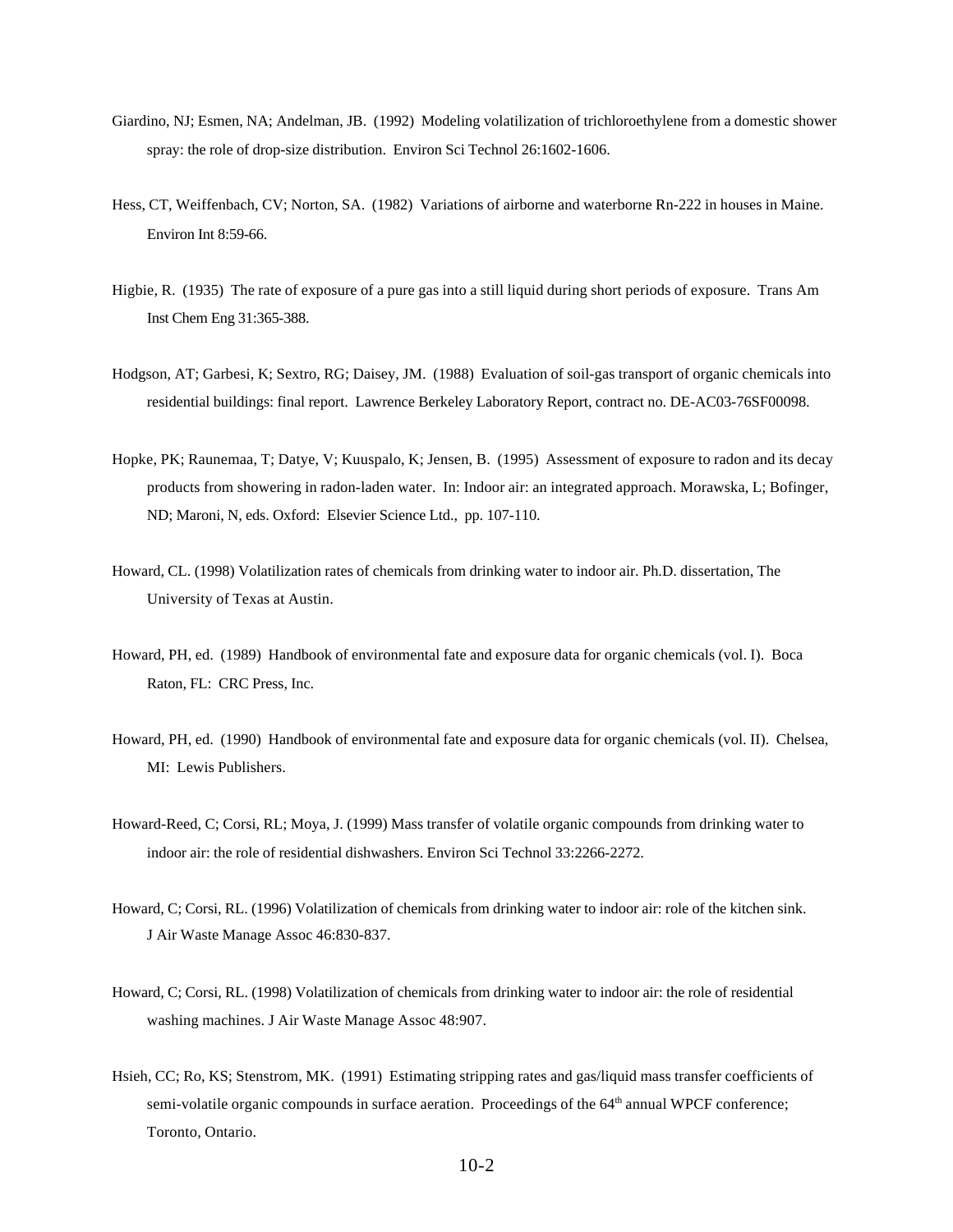- Hsieh, CC; Babcock, RW, Jr.; Stenstrom, MK. (1994) Estimating semi-volatile organic compound emission rates and oxygen transfer coefficients in diffused aeration. Water Environ Res 66(3):206-210.
- Jo, WK; Weisel, CP; Lioy, PJ. (1990) Routes of chloroform exposure and body burden from showering with chlorinated tap water. Risk Anal 10(4):575-580.
- Keating, GA; McKone, TE. (1993) Measurements and evaluation of the water-to-air transfer and air concentration for trichloroethylene in a shower chamber. In: Modeling of indoor air quality and exposure, ASTM STP 1205. Nagda, NL, ed. Philadelphia: American Society of Testing and Materials, pp. 14-24.
- Keating, GA; McKone, TE; Gillet, JW. (1997) Measured and estimated air concentrations of chloroform in showers: effects of water temperature and aerosols. Atmos Environ 31(2):123-130.

Lewis, WK; Whitman, WG. (1924) Ind Eng Chem 16:1215-1220.

Lide, DR, ed. (1995) CRC handbook of chemistry and physics ( $76<sup>th</sup>$  ed.) Boca Raton, FL: CRC Press.

- Little, JC. (1992) Applying the two-resistance theory to contaminant volatilization in showers. Environ Sci Technol 26(7):1341-1349.
- Mackay, D; Shiu, WY; Sutherland, RP. (1979). Determination of air-water Henry's law constants for hydrophobic pollutants. Environ Sci Technol 13(9):333-337.
- Matter-Muller, C; Gujer, W; Giger, W. (1981) Transfer of volatile substances from water to the atmosphere. Water Res 15:1271-1279.
- McKone, TE. (1987) Human exposure to volatile organic compounds in household tap water: the inhalation pathway. Environ Sci Technol 21:1194-1201.
- McKone, TE; Knezovich, JP. (1991) The transfer of trichloroethylene (TCE) from a shower to indoor air: experimental measurements and their implications. J Air Waste Manage Assoc 41:832-837.
- Moya, J; Howard-Reed, C; Corsi, RL. (1999) Volatilization of chemicals from tap water to indoor air from contaminated water used for showering. Environ Sci Technol 33:2321-2327.